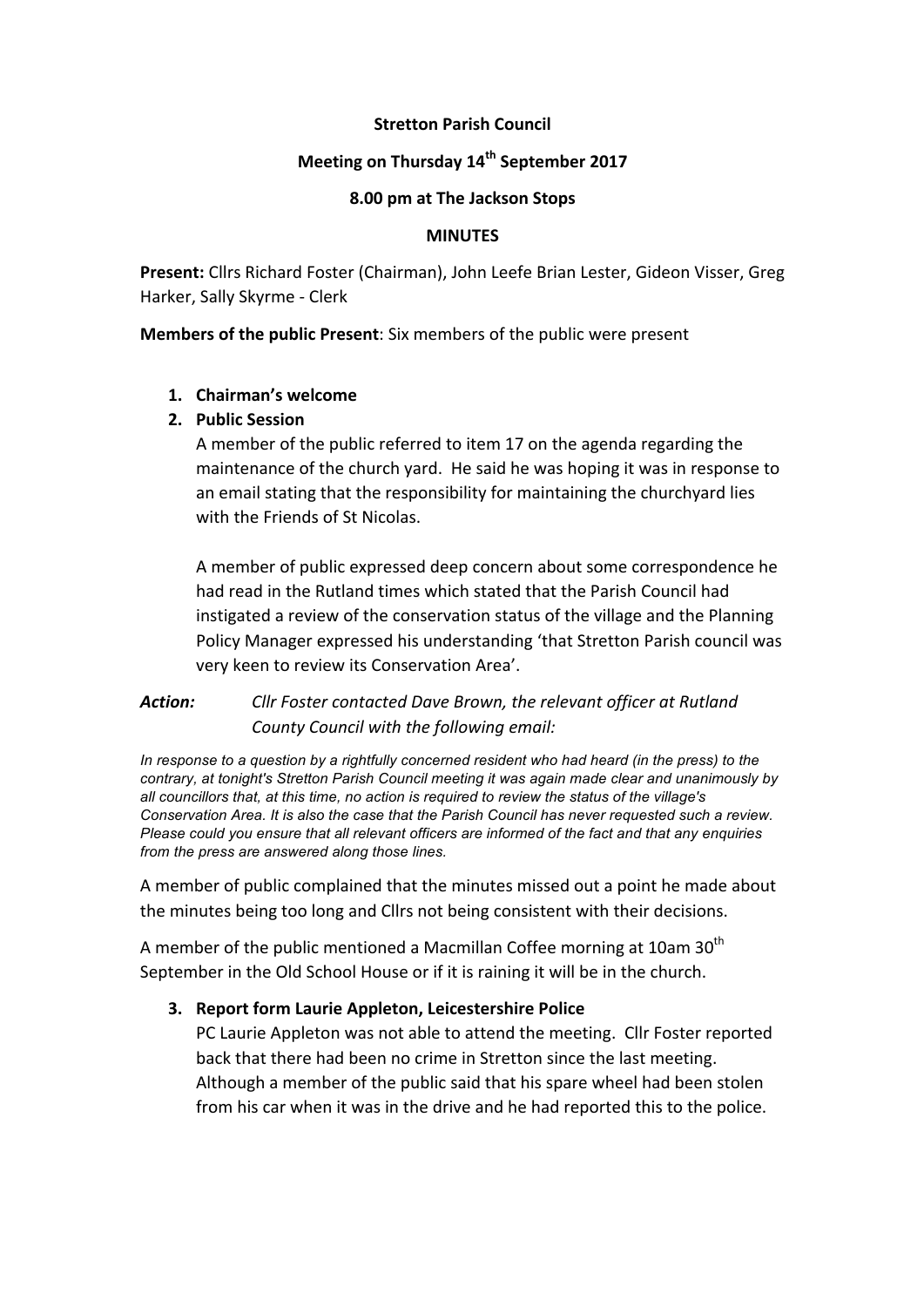**4.** To receive declarations of unregistered disclosable pecuniary interests in agenda items and to receive and approve requests for dispensations from members on matters in which they have a registered Disclosable Pecuniary **Interest**

None declared

- **5.** Apologies for absence Ward Cllr Nick Begy and PC Laurie Appleton
- **6. Minutes of previous meetings** Both approved and signed by the Chairman
- **7. Matters Arising from the minutes** None
- 8. Co-option of Councillor after the resignation of Lee Overton

Molly Hayns put herself forward for co-option. Molly spoke about how she has lived in the village for just over a year, she has worked in the charity sector, for Just Giving and in leadership development. She has been welcomed into the village and felt that she would like to contribute to the village by joining the Parish Council.

The Cllrs then considered Molly's co-option.

Cllr Lester was concerned that Molly was not sufficiently experienced in village life to which Molly suggested that she could contribute by looking at things with fresh eyes.

Cllr Harker pointed out that Molly was the only volunteer and it was for more experienced members to provide guidance. Both Cllrs Visser and Leefe agreed. The Chairman welcomed the interest from a younger generation.

Cllr Foster proposed to co-opt Molly Hayns as Councillor and Cllr Harker seconded it. It was resolved to co-opt Molly as Cllr. The Clerk handed her the declaration of acceptance form to sign and Cllr Hayns came and sat at the table.

**Action:** Sally to inform Rutland County Council of Cllr Hayns acceptance of *office*

> *Cllr* Hayns to completer the Register of interests form and send it to *Rutland County Council*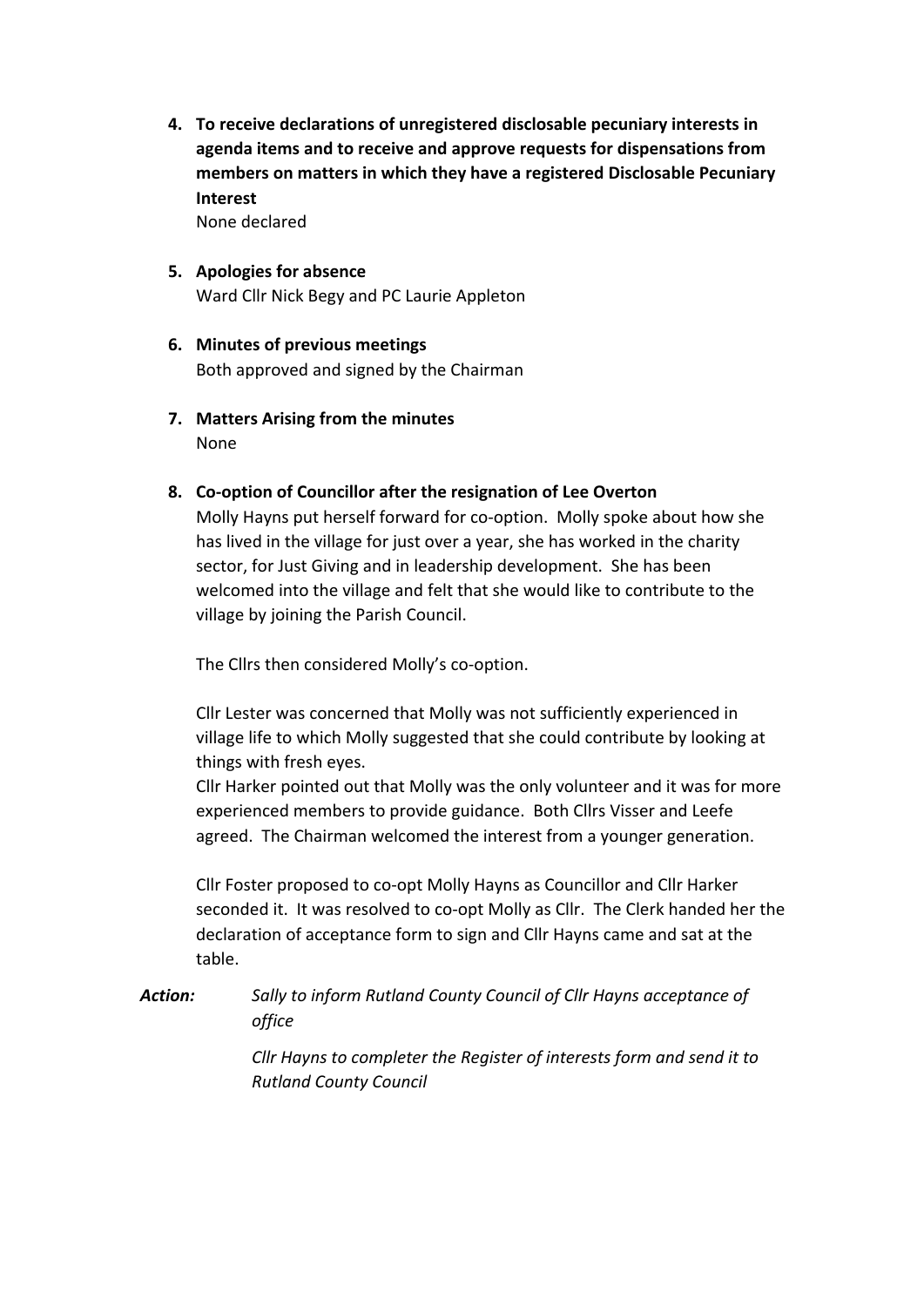## **9. Planning Applications.**

 $2017/0841/CAT -$  cutting back a eucalyptus tree off Rookery Lane. The Council had no objections Please see Stretton Parish Council's Responses to planning applications on: http://planningonline.rutland.gov.uk

## **10. Cycle path update**

Cllr Foster reported back for Cllr Begy saying there had been 40 responses from local people with only two against the cycle path.

Cllr Hayns said that Greetham mentioned the cost of the path but Stretton weren't informed

Cllr Harker said that despite some comments the scheme would defineitely increase safety.

Cllr foster said the path would encourage walkers and cyclists and the Parish Council should support it.

It was resolved that Stretton Parish Council wholeheartedly supports the building of a cycle path and would take action where necessary to support it.

## 11. Lamp post poppies

Cllr Foster explained the scheme whereby people can buy lamp post poppies for £3 to attach to lamp posts. He said that Cottesmore Parish Council had bought 20.

Cllr Visser said that as a person he was in favour of the poppies but they shouldn't be bought with public money and suggested that all the Cllrs put money in individually to buy the poppies.

The Council was in favour of purchasing poppies along the lines proposed by Cllr Visser and it was resolved that Cllr Foster would buy 20 poppies and people could donate what they wanted in return.

### Action: Cllr Foster to buy poppies and collect donations

# **12. Electoral Review of Rutland**

Cllr Foster spoke about this saying there were to be Electoral boundary changes in Rutland due to population changes but it does not affect Stretton.

# **13. Defibrillator update**

Cllr Harker has written an update (see below). He also spoke about a photo shoot to be arranged with Karen Ball Trust and putting a donation box in Jackson Stops for people to pay towards the Defibrillator:

*Following* the PC decision to go ahead, a defibrillator is to be installed in the kiosk opposite the Jackson Stops Inn. The installation will be completed by the Community Heartbeat Trust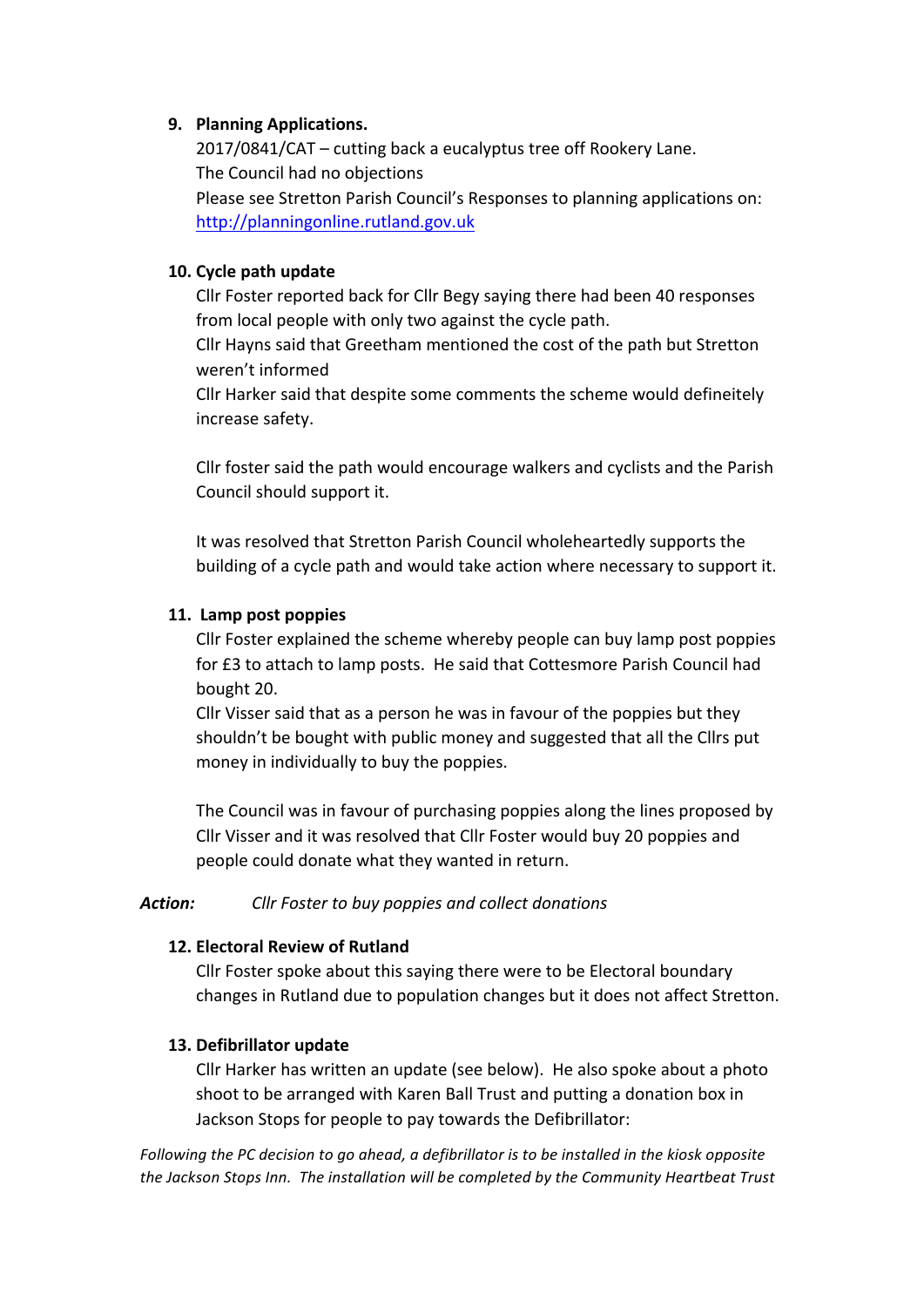*(CHT)* and a £1000 grant has been donated by the Karen Ball Trust (KBT) to assist with the purchase. The PC approved the expenditure to:

- *Purchase the defibrillator*
- *Purchase an emergency phone*
- Contract CHT to complete the installation and provide a managed service
- *Cover annual support charges*

*CHT* (Martin Fagan) has, on our behalf, taken over responsibility for the kiosk from BT. BT has since removed all of their equipment. CHT will now assemble all of the new equipment and arrange a date for the installation (estimated as before the end of September)

The defibrillator installation will then be commissioned, including it being registered with the East Midlands Ambulance Service (EMAS). It will require weekly serviceability checks (Gill Harker) which will be recorded by the EMAS. The defibrillator will be housed in a locked, environmentally controlled cabinet. The cabinet lock code will be available for all Stretton and Stocken residents in the form of a key ring fob.

*Following commission, there will be an official opening ceremony with CHT and KBT, including a press release. About 1 month after installation there will be a 'community* awareness' (training) session open to all within the village. It is emphasised that no prior *training is required to operate the defibrillator.* 

#### *Costs:*

*Initial costs:*

|                                                             | View Defibrillator                                        | £975            |
|-------------------------------------------------------------|-----------------------------------------------------------|-----------------|
|                                                             | Shock Box Sentry Mild Steel low voltage (for kiosks) £595 |                 |
| $\bullet$                                                   | Sundries: Signage, Rescue kit, Torch, fobs                | £60             |
|                                                             | Emergency telephone (price to be confirmed)               | £395            |
|                                                             | Community awareness session                               | £175            |
| ٠                                                           | Installation                                              | £200            |
|                                                             | Delivery                                                  | £50             |
|                                                             | Coded key fobs                                            |                 |
|                                                             |                                                           | TOTAL £2450     |
| Less grant from Karen Ball Trust                            |                                                           | £1000           |
| <b>Therefore initial cost (donation) for Parish Council</b> |                                                           | £1450           |
|                                                             | Recurring costs invoiced annually (subject to VAT):       |                 |
|                                                             | Annual support package                                    | £126            |
| $\bullet$                                                   | Emergency telephone running cost (£1.16 per week)         | £60.32          |
|                                                             | Council replacement fund = $£100$ per annum.              | £100            |
| Therefore annual recurring cost                             |                                                           | £286.32 (+ VAT) |

*CHT* has agreed to set up a charity checkout account (no charge) so anyone wishing to *donate to support the defibrillator or renewal fund can do so via credit card or monthly donations.*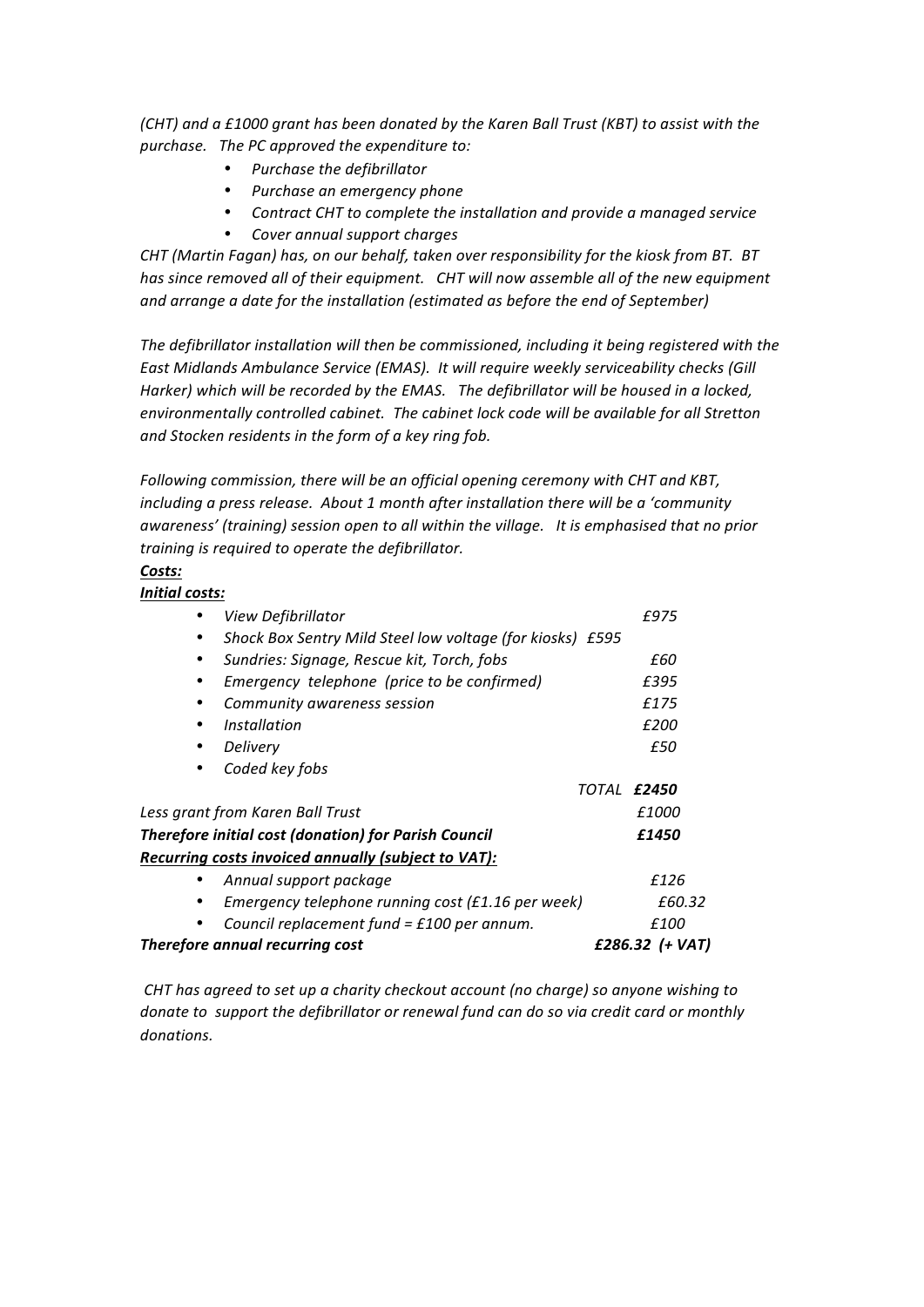### **14. Tree works update**

Cllr Leefe had a form to be signed and handed in to take out the trees he had earmarked. He said there are lots of trees that need raising and there are so many trees that it is looking overcrowded. He said he would speak to Lee Overton about it to see what can be done.

Cllr Leefe said he would replace trees with smaller ornamental trees.

## **15. Metal inserts for bins**

Cllr Lester said that all of the inserts for the dog waste bins were falling apart and disintegrating. He suggested that he could replace them with some cut down five-gallon drums that he has on his farm.

Cllr Leefe said that it is the responsibility of the Parish Council to maintain the bins

Cllr Harker offered to help

It was resolved to go ahead with Cllr Lester's idea.

### Action: Cllrs Lester and Harker to change bin inserts

## 16. Overgrown bush near the telephone kiosk

A Judas tree that was planted by the Parish Council about 20 years ago for a twinning event is blocking the post box. Cllr Lester offered to cut it back. Cllrs Harker and Foster said we should talk to the homeowners near the bush. It was agreed that Cllr Lester and Cllr Harker would cut back the bush after they had spoken to the home owners.

### **Action:** *Cllr Lester and Cllr Harker to do above.*

### **17. Church grass cutting**

Cllr Foster said that the Friends of St Nicholas Church (FOSN) will be discussing this at their next meeting. He said that generations of villagers are buried there so maybe we should continue to fund it?

Cllr Harker said there are no volunteers to cut the grass at the moment and Richard Crowden has been doing it. He will need to cut it once more this year then he will invoice the Parish Council at the end of the mowing season. Cllr Hayns asked if the Friends of St Nicholas will take it on but this was yet to be decided.

Cllr Visser said that he was in full agreement with the member of public who brought the subject up in the public session.

Cllr Foster said that he also fully backs this option if FOSN can take on the mowing.

It was agreed to await the outcome of the meeting of FOSN.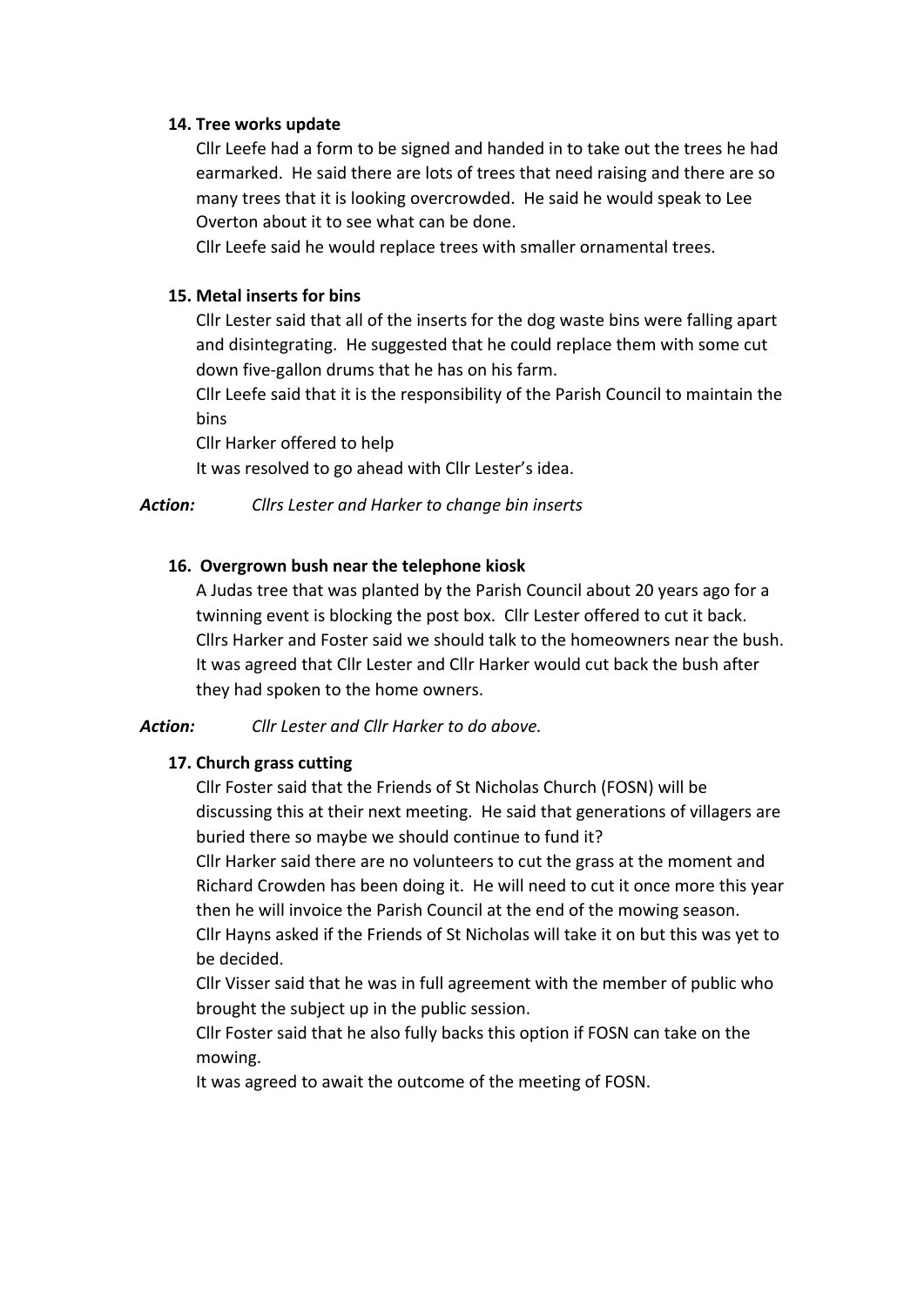#### 18. Update on noise pollution

Cllr Harker gave an update on this because he has been working on trying to reduce noise pollution:

Highways England spent 48 hours in The Spinney and 15 minutes in other areas of the village measuring the noise caused by the A1. He is awaiting the report but he was told that the average noise levels in the village are around 59 – 67 decibels. It is recommended that it should not be higher than 55 decibels.

He said that, if the case were approved, Stretton would be on a list for noise reduction measures that will would not start until 2021. Therefore, works were unlikely to be carried out much before then but it is good that Stretton is on the list. There might be a possibility that Stretton could volunteer for trial noise reduction schemes and he would report back at the next meeting.

We have a copy of a letter from Highways dated 2007 stating that noise reduction would start by 2010. We need documented evidence of any illness in the village caused by noise. And we need to co-opt Sir Alan Duncan, MP into the campaign once we have the report.

Cllr Hayns asked whether the measures would be for individual dwellings or more general. This is not yet known. She also commented that she had experienced modern resurfacing and found it to be very effective.

### **19. CPRE membership renewal**

Cllr Harker has looked into this and said that 1725 parish councils have membership. It offers free planning advice which would help cope with developments etc.

Cllr Lester said that that kind of advice could cost £70 an hour so membership is like an insurance

It was resolved to renew the membership

#### Action: Sally to renew membership and pay £36 to CPRE

### **20. CAMRA letter regarding local pub as a community asset**

Cllr Leefe said that the Jackson Stops building is owned by Ancaster and they have said it must remain a pub. By joining the register it can stop them selling the pub to just anyone and it gives the community a chance to run the pub if wanted.

#### Action: Cllr Harker to talk to the pub landlords